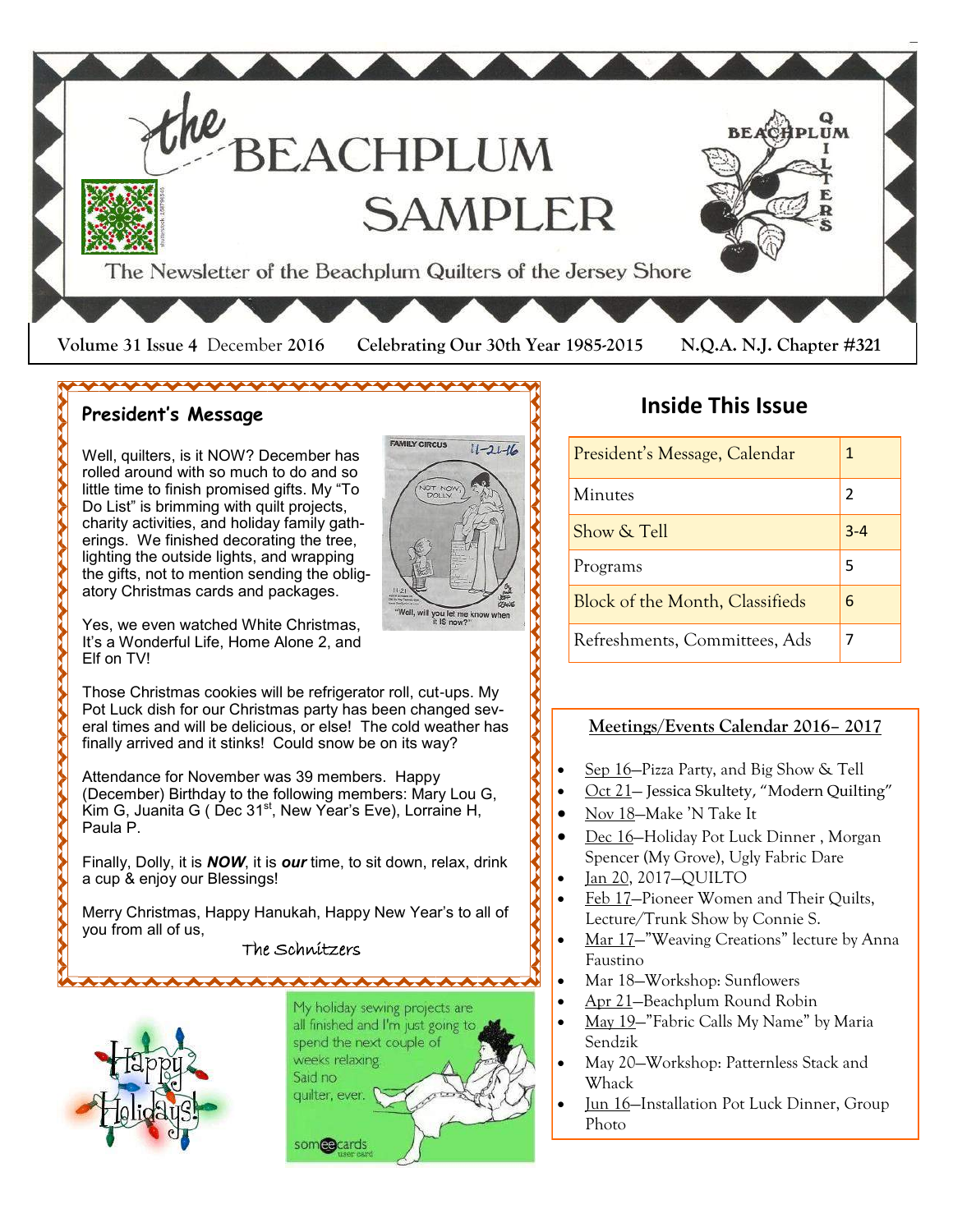### **Minutes of November 18, 2016 Meeting**

Meeting called to order at 6:30 pm by President Laurie S.

Welcome given to all members and new member, Debbie H., was introduced. Newsletter is published monthly and is posted on the website one week prior to meeting date. Fabric name tags are still available.

**Quilt Block Attendance Card** – Maryland Star from Hector's Orange Quilt.

Motion made to approve the October minutes by Lorraine H. Seconded by Joyce W. Passed.

**Treasurer's Report** – Beginning balance - \$14,411.96. Receipts - \$810.00. Expenses – \$596.96. Ending balance - \$14,625.00. Motion to accept by Debbie P. Seconded by Donna L. Passed.

**Membership** – Directory for 2016-2017 is available to all paid members.

**Block of the Month** – November blocks exhibited.

**Charity Quilts** – 10 received so far. Several kits are available. Workshop date TBD. Three (3) quilts donated by new member, Debbie H.

**Raffle Quilt** – 25 members attended first bee meeting. Heart design will be demonstrated at December 3<sup>rd</sup> bee. Paper piecing will be demonstrated at January  $\overline{Y}^{th}$  and February  $4^{th}$  bee meetings.

**Quilt Show** – Volunteer sign-up sheet available for 2018. Think of theme for show. Elks Lodge is secured as show site. Quilt name – "Last Rose of Summer".

**President's Report** – Sharing the Quilts XXXIV will be held in Scotch Plains on 3/25/17 from 8-5.

**Programs –** This month's program is either a pine cone or star ball. Suggestions made for stops on bus trip to Lancaster (date TBD) – Weaver's, Burkholders, Zooks, Shady Maple for lunch.

**Old Business** – none.

**New Business** – Suggestion made to invite Boy Scouts to a meeting and give demo of quilting. As a thank you, give them each something to give to their mothers for Mother's Day. Discussion followed. Tabled.

Bring one yard of "ugly cotton fabric" to December meeting. A game will be played as fabric is passed around and cut up. Bring your scissors. Prizes will be awarded at the February meeting for members' masterpieces!

My Grove speaker will also be present.

**Door Prizes** – Won by Cathy S., Mary Lou G., Janet P. (gifted generously by Donna)

**Show and Tell** – Many beautiful quilts and projects were exhibited by our talented members.

Make and Take project worked on by members.

Meeting adjourned at 8:57 pm.

Respectfully submitted by Kim G

Giant box of chocolates from Laurie. It's well known that all quilters like chocolate.

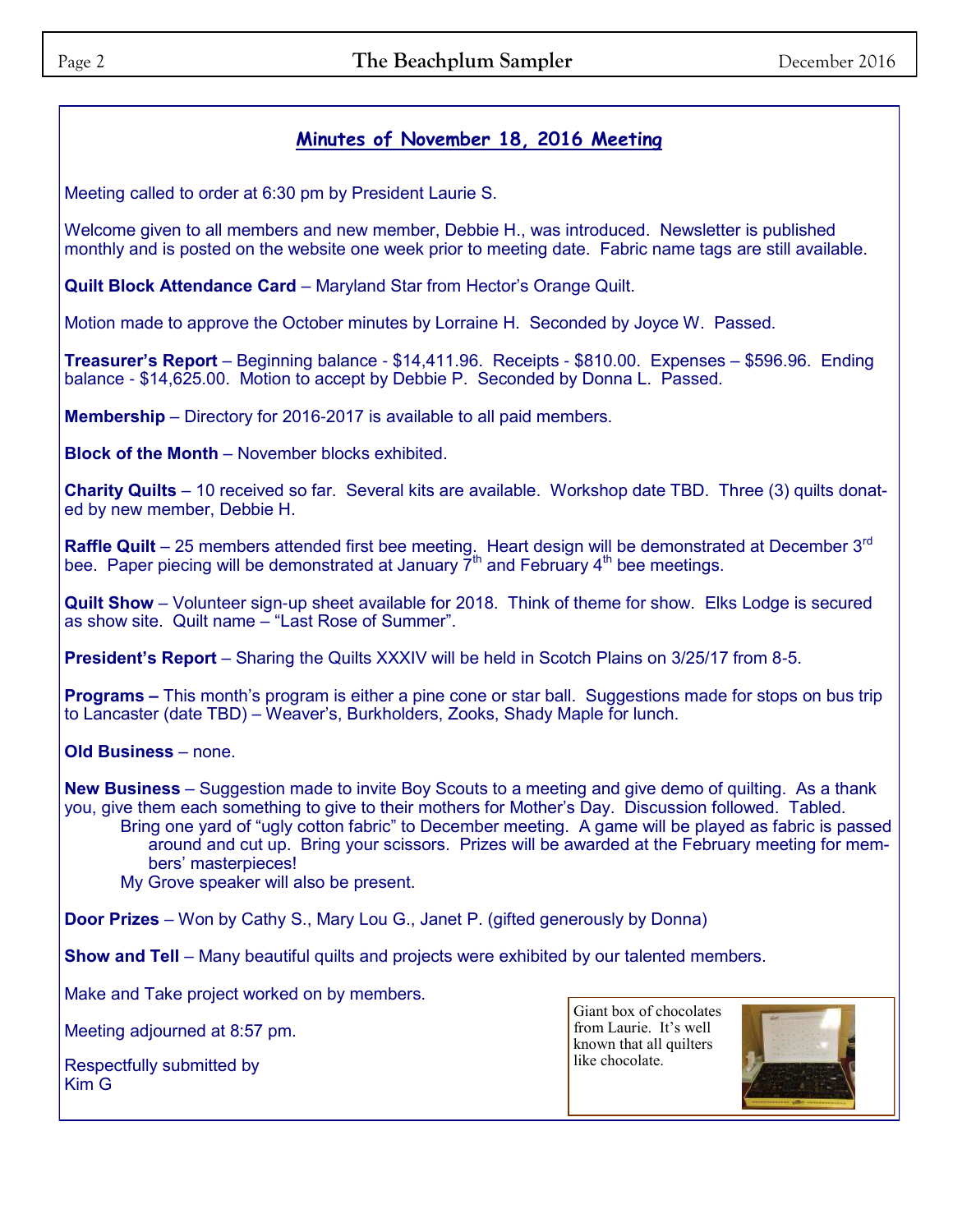# Show & Tell November 2016











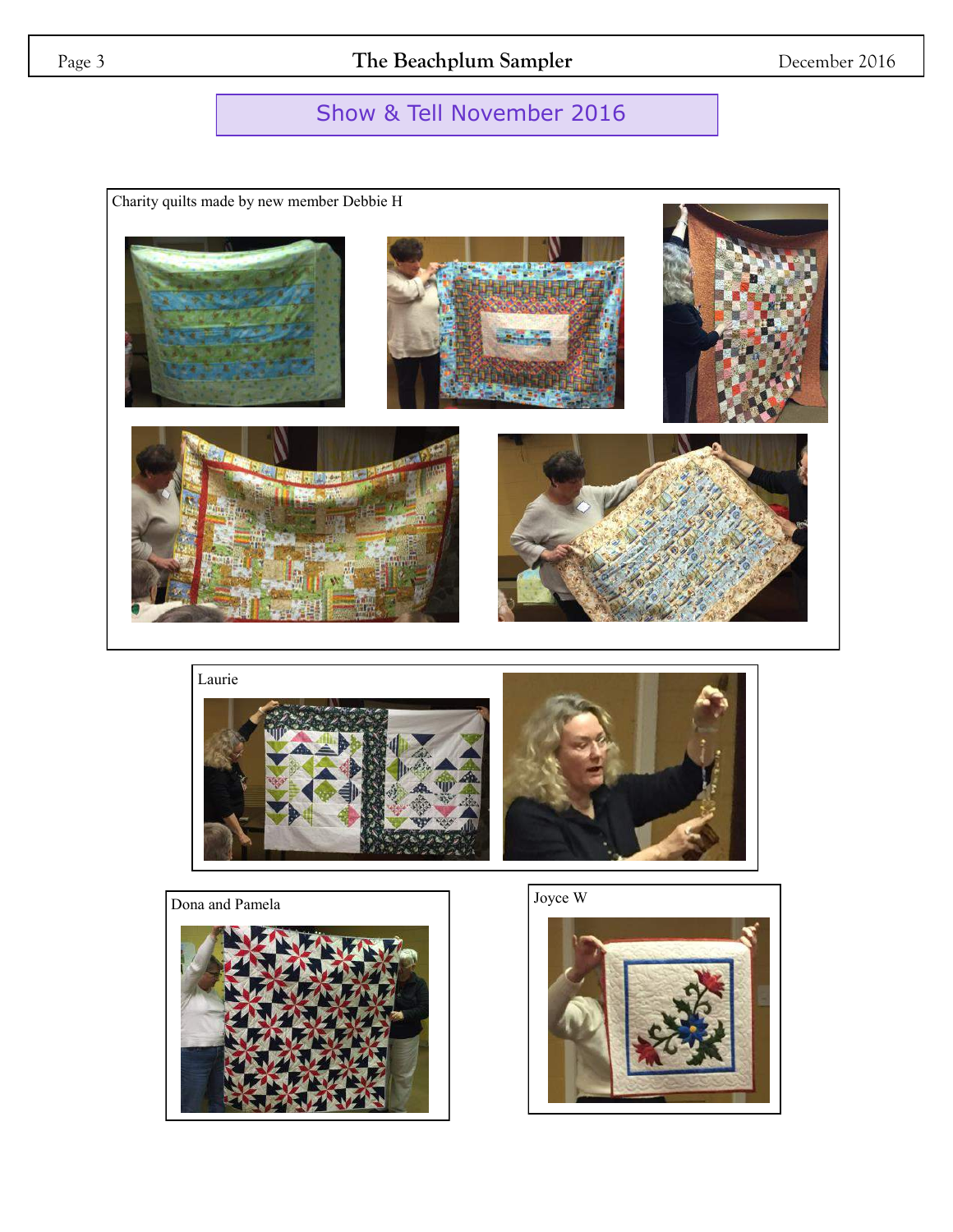## Page 4 **The Beachplum Sampler** December 2016

# Show & Tell November 2016 (cont.)

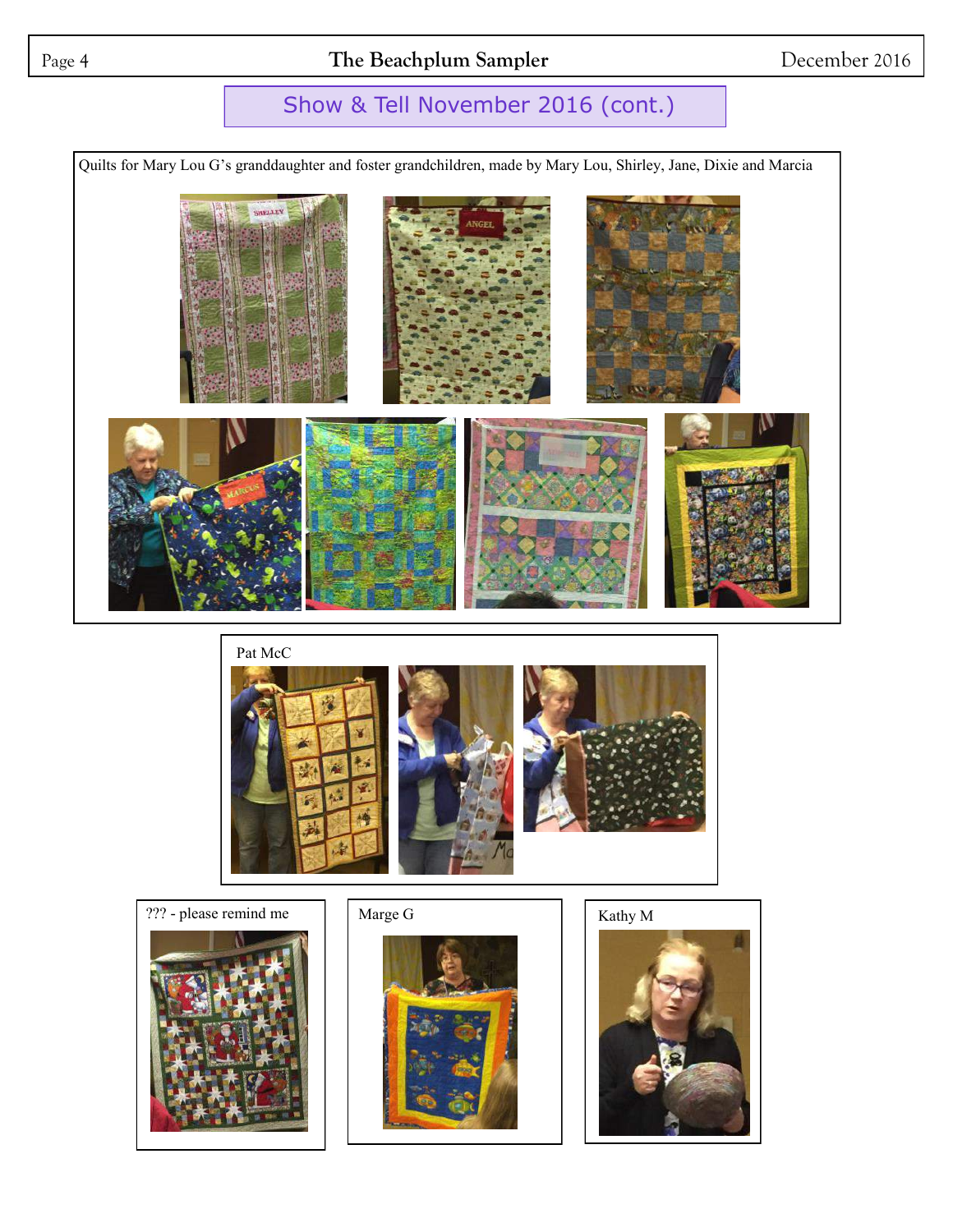22



Quilts". She will narrate as well as act out true stories of our foremothers and their quilts from colonial times to the present. This will be a great experience for us all.

*MARCH 17, 2017*: Anna Faustino will deliver a lecture and trunk show. Her specialty is Creating Stunning Woven Quilts. She was born in St. Petersburg, Russia. Her studies have earned her degrees in teaching, art history, painting, engineering drawing and textile art. She worked as a stage and costume designer at the Kirov Opera and Ballet Company. Anna has received multiple awards from regional, national and international quilt shows. Her workshop will be a woven sunflower. Sign-up sheet will be available in the new year.

*April 21, 2017*: "Beachplum Round Robin". We'll break up into several stations with our Members demonstrating their various quilting techniques. Sign-up sheets will be available at the beginning of the New Year.

*May 19, 2017*: Maria Sendzik will give a lecture entitled "Fabric Calls My Name" She will demonstrate how we make a quilt "sing" when applied to Stack-n-Whack. Her workshop the following Saturday will be a pattern-less Stack-n-Whack. Sign-up sheet will be available in the new year.

*June 16, 2017*: We will have our summer farewell pot luck dinner, group photo and installation of officers.

\*\*\*\*\*\*\*\*\*

Happy Holidays To All, Gloria Squicciarini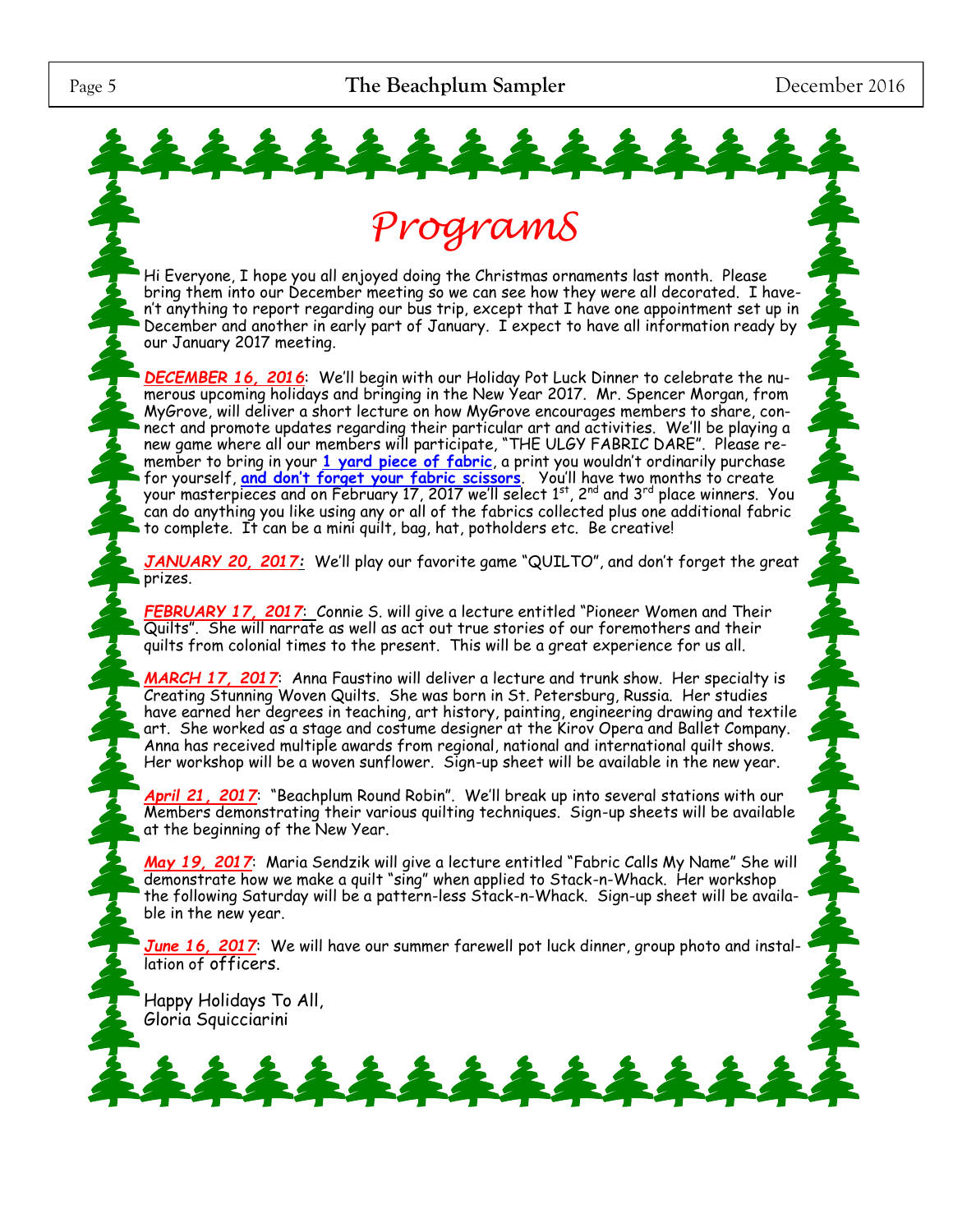



Our November Food Bank donations. Thank you! Please keep them coming.



# **Classifieds**

Long arm quilting services - custom, semi-custom, and all over designs available. Every quilt or project will be given individual attention to highlight the design and shine! Call or email for additional information. Kristin Alfano 317-902-2034 or [kalfano@mail.com](mailto:kalfano@mail.com) 

Jim Shore nativity in the original packaging. All the figures are wearing quilt motifs. \$50. Call Connie Safran at 732-458-1815.



Jim Shore Santa and snowman. \$10 each. Please call Connie Safran at 732-458-1815



HQ Fusion Longarm machine with 12' HQ Fusion Frame, stitch regulator and HQ bobbin winder. Four years old, in good working order. Moving. Must sell. Asking \$8,000 but very negotiable. Contact Shirley at 732-600-5338.